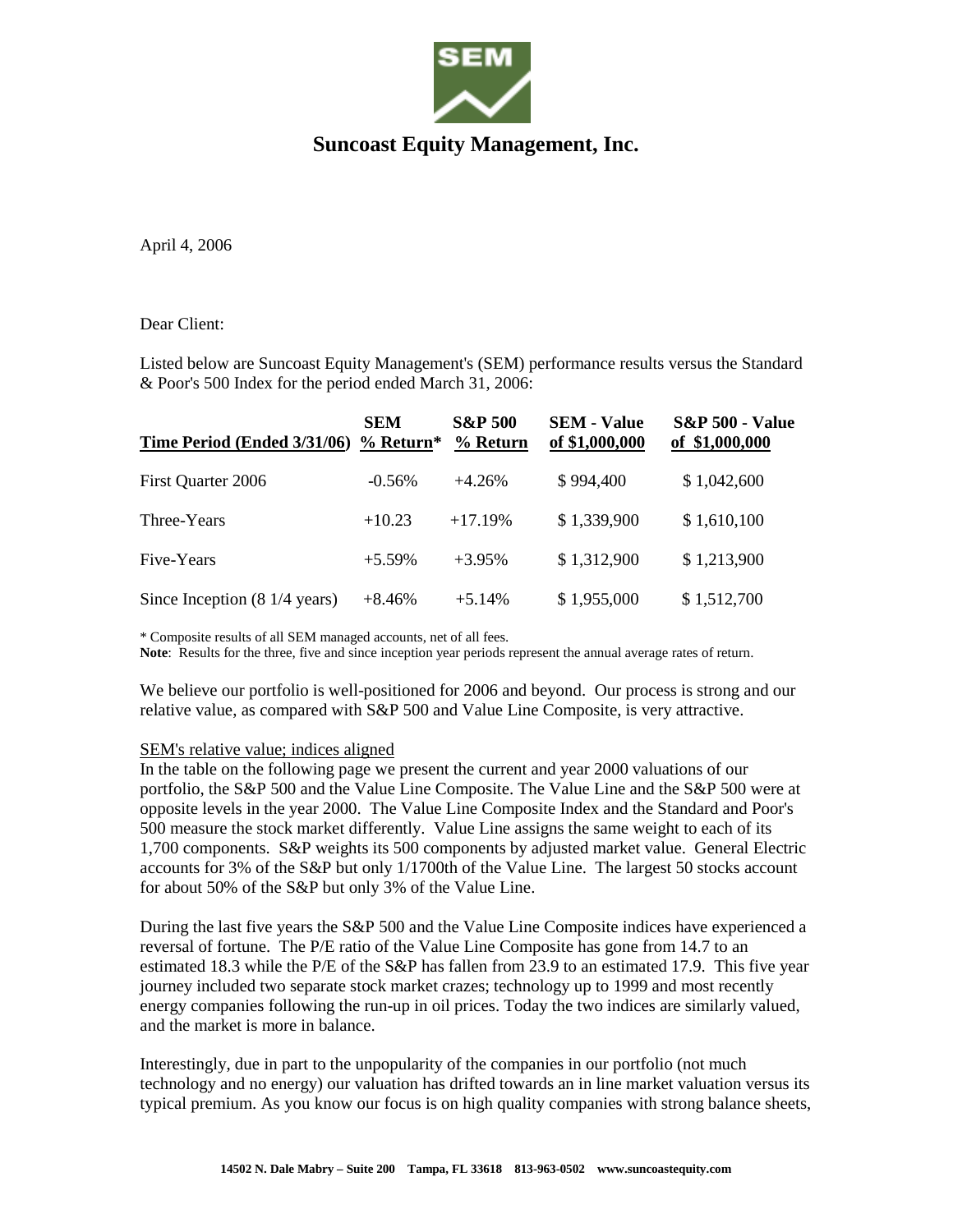formidable moats and sustainable franchises. One important indicator of high quality is return (profit) on equity (owner's investment). As you can see in the table, our portfolio's return on equity in both 2000 and 2005 (and consistently throughout our history) is well above that of the S&P 500 and Value Line Composite. Since our portfolio consists of above average companies it warrants a valuation premium to the stock market averages.

We are well positioned, with both the S&P 500 (more heavily weighted in larger companies) and the Value Line composite in line with each other, and our portfolio relatively undervalued. Our ROE is higher and its earnings yield (inverse of the P/E ratio) is right at both the market averages (S&P 500 and Value Line).

|                                                   | 2000  | 2005  |
|---------------------------------------------------|-------|-------|
| <b>Suncoast Equity Management Portfolio (SEM)</b> |       |       |
| Earnings Yield                                    | 3.7%  | 5.5%  |
| Price to Earnings Ratio                           | 27.0x | 18.2x |
| Return on Equity                                  | 27.1% | 29.5% |
| <b>Standard &amp; Poor's 500</b>                  |       |       |
| Earnings Yield                                    | 4.2%  | 5.6%  |
| Price to Earnings Ratio                           | 23.9x | 17.9x |
| Return on Equity                                  | 15.2% | 16.5% |
| <b>Value Line Composite</b>                       |       |       |
| Earnings Yield                                    | 6.8%  | 5.5%  |
| Price to Earnings Ratio                           | 14.7x | 18.3x |
| Return on Equity                                  | 18.2% | 18.5% |
|                                                   |       |       |

### Portfolio Activity

We had above average portfolio activity in the first quarter, due in large part to our margin-ofsafety decision to disengage from **Sherwin-Williams**, which was one of our largest positions. SHW was discussed in our March portfolio update letter. We added three companies to our portfolio, **W.W. Grainger** (GWW), **Nike** (NKE) and **United Parcel Service** (UPS) and sold **Intel** (INTC).

**GWW** is the leading provider of maintenance, repair and operating supplies to businesses and institutions. The company is at the tail-end of two successful campaigns, (1) a multi-year market expansion program and (2) the implementation of a SAP enterprise application system. Both are driving steady improvements in operating margins. GWW is debt free and has plenty of cash for new business investment or to return to shareholders. **NKE** has been accumulating cash and expanding its product portfolio. As the numbers of retailers consolidate into very large entities, NKE is meeting their diverse and growing demand for products with the help of its recently acquired brands, Converse and Starter. The Nike brand is doing well and a renewed focus on women's lifestyle and athletics is driving results. They are capitalizing on the fact that women buy 81% of all athletic apparel, including 60% of men's and 91% of children's. **UPS** is driving growth through international package delivery and logistics services. Currently international delivery revenues are less than one-third of the U.S. delivery business, but this is rapidly changing. Growing markets, such as the People's Republic of China, have great potential for UPS. UPS and only a few others have true global delivery capabilities and with the significant costs involved to build a strong and profitable distribution infrastructure, it is unlikely that the number of competitors will meaningfully increase.